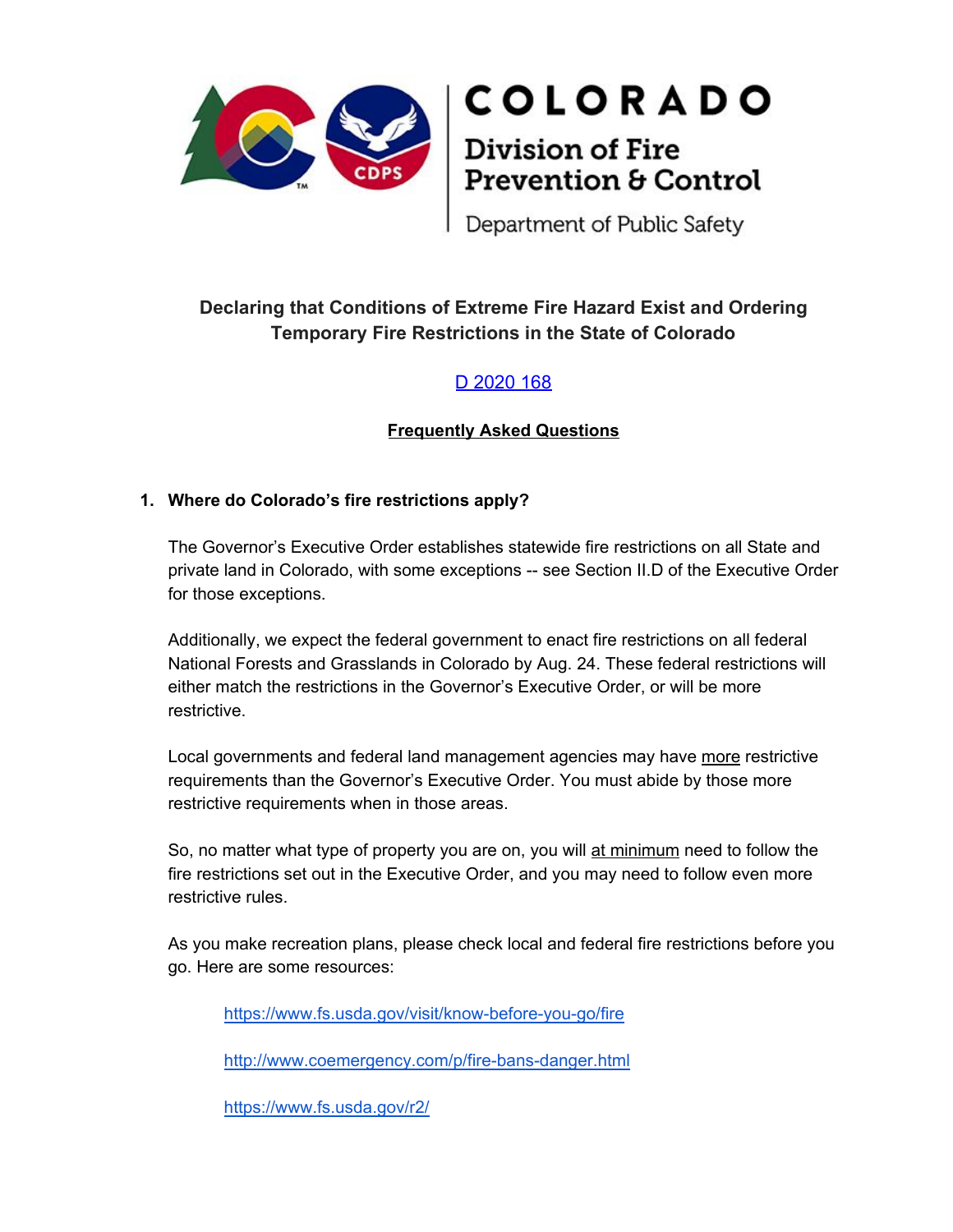#### **2. What are the exceptions to the statewide fire restrictions?**

The exceptions are stated in Section II.D. of the Executive Order. The fire restrictions **do not** include fires in:

- Liquid-fueled or gas-fueled stoves;
- Fireplaces contained within buildings;
- Charcoal grills at private residences;
- Constructed, permanent fire pits or fire grates within developed camp and picnic grounds or recreation sites;
- Portable stoves, lanterns using gas, jellied petroleum, pressurized liquid fuel, or a fully enclosed (sheepherder type) stove with a one-quarter (0.25) inch spark arrester type screen; and
- Fires in connection with prescribed or controlled burns for agricultural or irrigation purposes along ditches located within and completely surrounded by irrigated farmlands where such burning is necessary for crop survival and where specific written approval has been granted by the sheriff of the county where the prescribed burn will occur.

#### **3. What if my county or the land I'm on has stricter fire restrictions in place? Which rules should I follow?**

Local and federal entities may impose more restrictive requirements, including eliminating any or all of the exemptions listed in Section II.D of the Executive Order.

If you are on land that falls under more restrictive requirements than those in the Executive Order, you are required to adhere to those more restrictive requirements. So, for example, if your county has more strict fire restrictions in place, you must follow your county's rules.

#### **4. If a county does not have high fire danger, can the county permit open burning?**

Pursuant to Section II.G. of the Executive Order, a county sheriff or administering federal agency may exempt a specific fire restriction only if the proposed burn is deemed to be safe and subject to mitigation.

**5. Does the Governor's Executive Order ban both legal and illegal fireworks or just illegal fireworks? Does it only ban fireworks for personal use or are commercial fireworks displays banned under this order?**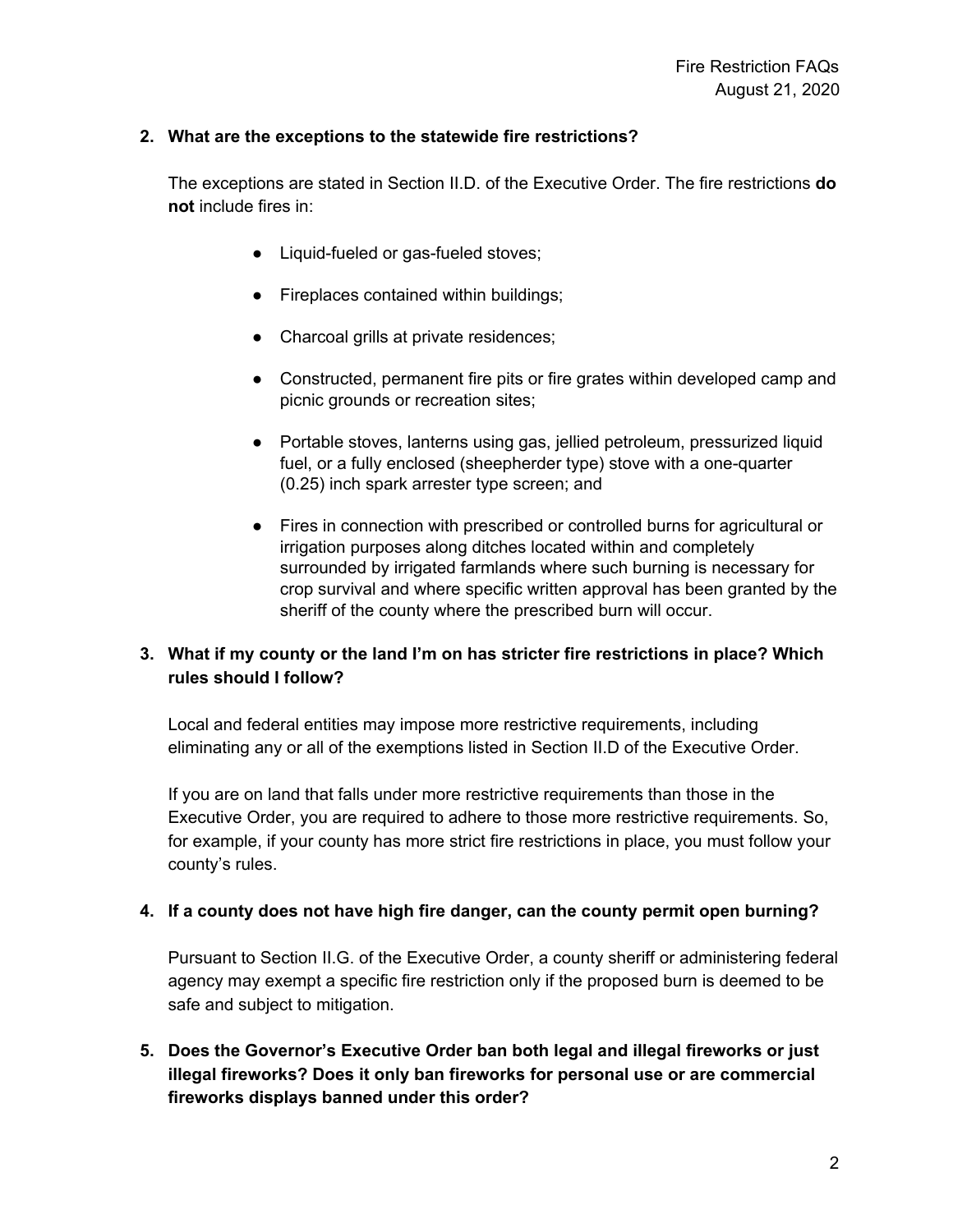The Executive Order restricts the use of **all** fireworks. This includes fireworks of any type for personal or commercial use. Use of illegal fireworks is never permitted.

#### **6. Does the Governor's Executive Order ban the sale of fireworks?**

No. The Executive Order restricts the use of fireworks, not the sale or possession of fireworks.

#### **7. Are fire pits on private property allowed?**

No.

#### **8. Charcoal grills at private residences are allowed. Are electric, propane, or other gas-fueled grills also allowed?**

Yes, unless they are otherwise prohibited by local authorities.

#### **9. Why does the Executive Order call on county sheriffs to act and not county commissioners or fire districts?**

Pursuant to C.R.S. § 24-33.5-1223, county sheriffs shall enforce the Executive Order and all State forest fire laws.

Please note that enforcement on federal lands is generally carried out by State or local authorities.

#### **10. What charges could be filed against a person who violates the restrictions in the Executive Order?**

The Governor's Executive Order has the force of law. County sheriffs will enforce the Executive Order.

Multiple criminal laws may apply to violations of the Executive Order:

- C.R.S. § [18-4-101](https://advance.lexis.com/documentpage/?pdmfid=1000516&crid=214c5c08-7546-4b64-bbdc-46519f2c4d39&config=014FJAAyNGJkY2Y4Zi1mNjgyLTRkN2YtYmE4OS03NTYzNzYzOTg0OGEKAFBvZENhdGFsb2d592qv2Kywlf8caKqYROP5&pddocfullpath=%2Fshared%2Fdocument%2Fstatutes-legislation%2Furn%3AcontentItem%3A5YWF-4WD1-FFMK-M4GB-00008-00&pdcontentcomponentid=234176&pdteaserkey=sr0&pditab=allpods&ecomp=d5w_kkk&earg=sr0&prid=50a2d7b1-6cd8-4190-ad3e-5a7bd7d561fb), *et seq.* outlines the definitions and penalties associated with arson.
- C.R.S. § [18-13-109](https://advance.lexis.com/documentpage/?pdmfid=1000516&crid=3de22802-9adc-4b85-bb7d-4dc1576a11ce&config=014FJAAyNGJkY2Y4Zi1mNjgyLTRkN2YtYmE4OS03NTYzNzYzOTg0OGEKAFBvZENhdGFsb2d592qv2Kywlf8caKqYROP5&pddocfullpath=%2Fshared%2Fdocument%2Fstatutes-legislation%2Furn%3AcontentItem%3A5YWF-4W81-FC1F-M1VP-00008-00&pdcontentcomponentid=234176&pdteaserkey=sr0&pditab=allpods&ecomp=d5w_kkk&earg=sr0&prid=097ca4aa-eb42-4dde-9ad9-86b71ed7ef4b) criminalizes setting fire to woods or prairie in certain circumstances without lawful authority.
	- A person that knowingly, recklessly, or with criminal negligence, sets on fire any woods, prairie, or grounds of any description, other than his or her own, or who, knowingly, recklessly, or with